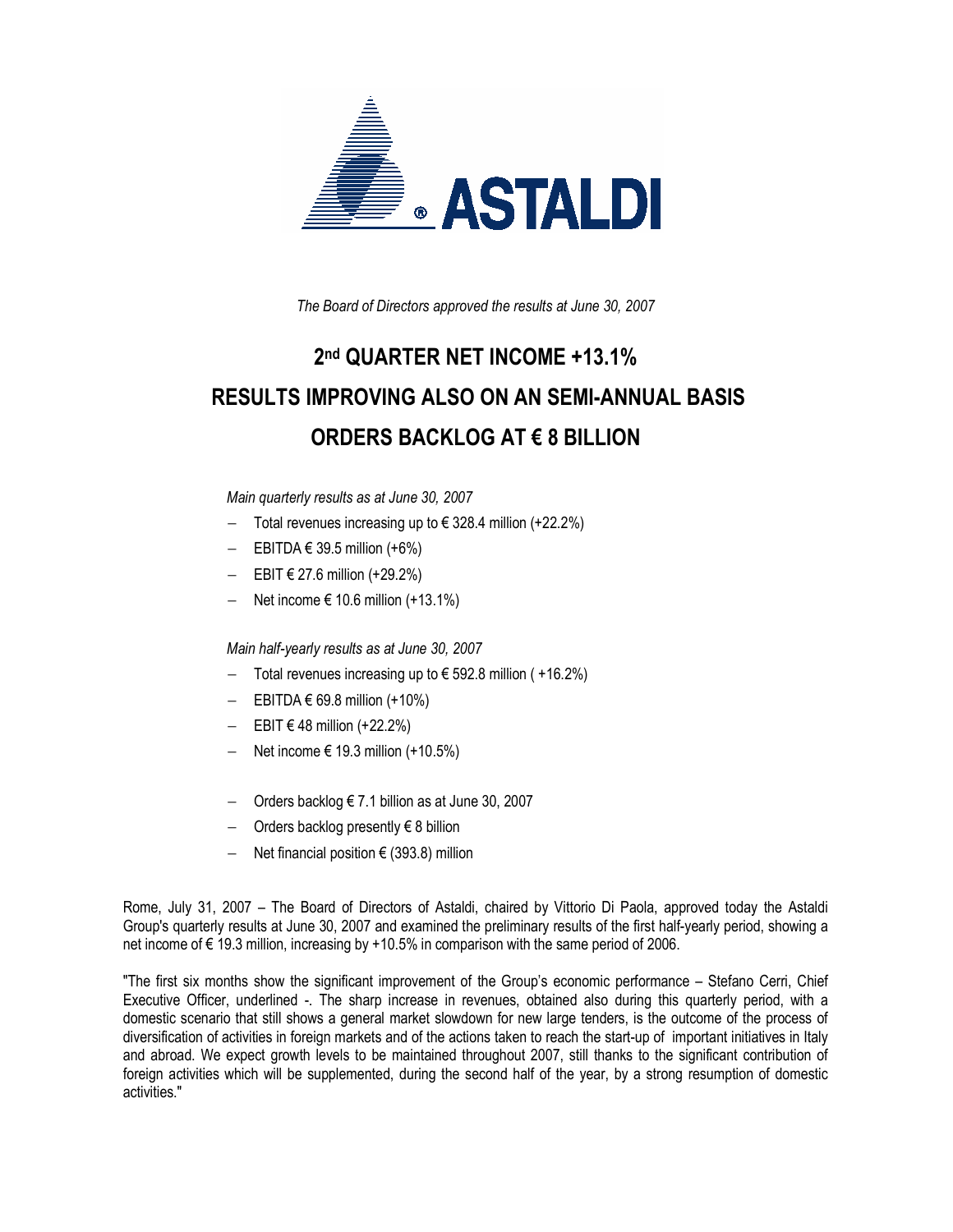#### Consolidated quarterly results as at June 30, 2007

The revenues of the second quarter of 2007 totalled  $\epsilon$  314 million, thus increasing by +22.1% in comparison with the same period of 2006, essentially reflecting the considerable contribution from activities abroad.

Also total revenues increased to more than  $\epsilon$  328 million by the end of the quarter (+22.2% annually).

Transport infrastructure confirms to be the reference production sector, contributing to the turnover by more than 75%. The geographical breakdown of revenues is in line with the trend of the latest quarters, and is pushed up mainly by foreign activities, which represent 63% of total revenues.

EBITDA, totalling more than € 39 million, shows an increase of +5.8%, while the EBITDA margin equalled 12%.

At the operating level, profitability and margins show a growth, favoured by the increase in revenues and the steady improvement of the cost structure which benefits from larger scale economies characterizing general-contracting initiatives.

The EBIT (operating result), at  $\epsilon$  28 million (+29.2% on an annual basis) contributed to the increase in the EBIT margin to reach 8.4% which compares to 7.9% recorded during the same period of 2006.

Net financial charges amount to € 9.9 million, compared to € 5.3 million recorded for the second quarter of 2006. In fact, the increased volume of production is associated with a rise in invested capital determining an increase in the Group's indebtedness and, thus, in interest charges. In addition, 2006 recorded higher positive exchange rate differences. Moreover, net financial charges are adversely affected by an increase in performance bonds, normally required by the sector of activity, in connection with large general-contracting tenders and with important initiatives being carried out in Italy and abroad.

The profit before taxes equalled  $\epsilon$  17.9 million ( $\epsilon$  18.6 million for the second quarter of 2006), thus contributing to achieve a net income of € 10.6 million (consolidated net margin 3.2%), thus showing a 13.1% increase in comparison with the previous year.

#### Preliminary consolidated results for 1st Half-Yearly Period of 2007

Total consolidated revenues in the first half amount to € 593 million, increasing by +16.2% compared with the previous year, while contracts revenues total  $\epsilon$  566 million, showing a +17.4% increase.

EBIT, totalling € 48 million, is improving by 22.2% in comparison with June 30, 2006, with an EBIT margin of 8.1% (7.7% for the first half of 2006).

Net income amounts to € 19.3 million, increasing by +10.5% in comparison with € 17.4 million of the corresponding period of 2006, with a net margin of 3.3%.

The tax rate stands at 42%, in line with the business plan forecasts for the period.

#### Consolidated balance sheet and financial position as at June 30, 2007

The net debt as at June 30, 2007, stands at € 394 million net of treasury shares, showing an increase in comparison with the amount of € 281 million recorded at end of 2006, mainly due to both investments made during the half-yearly period, exceeding € 45 million and, for the remaining part, to the increase in invested capital in connection with the new initiatives in progress in Italy and abroad. This trend is expected to be mitigated during the second half of the year mainly thanks to the cash flow from foreign projects presently at a start-up phase.

The debt/equity ratio totalled 1.3, compared to 0.95 recorded at December 31, 2006. The corporate debt/equity ratio, excluding the quota of indebtedness relating to concession and project finance activities because of its non-recourse nature, totalled 1.1.

The details of the Group's net financial position are shown in the table below.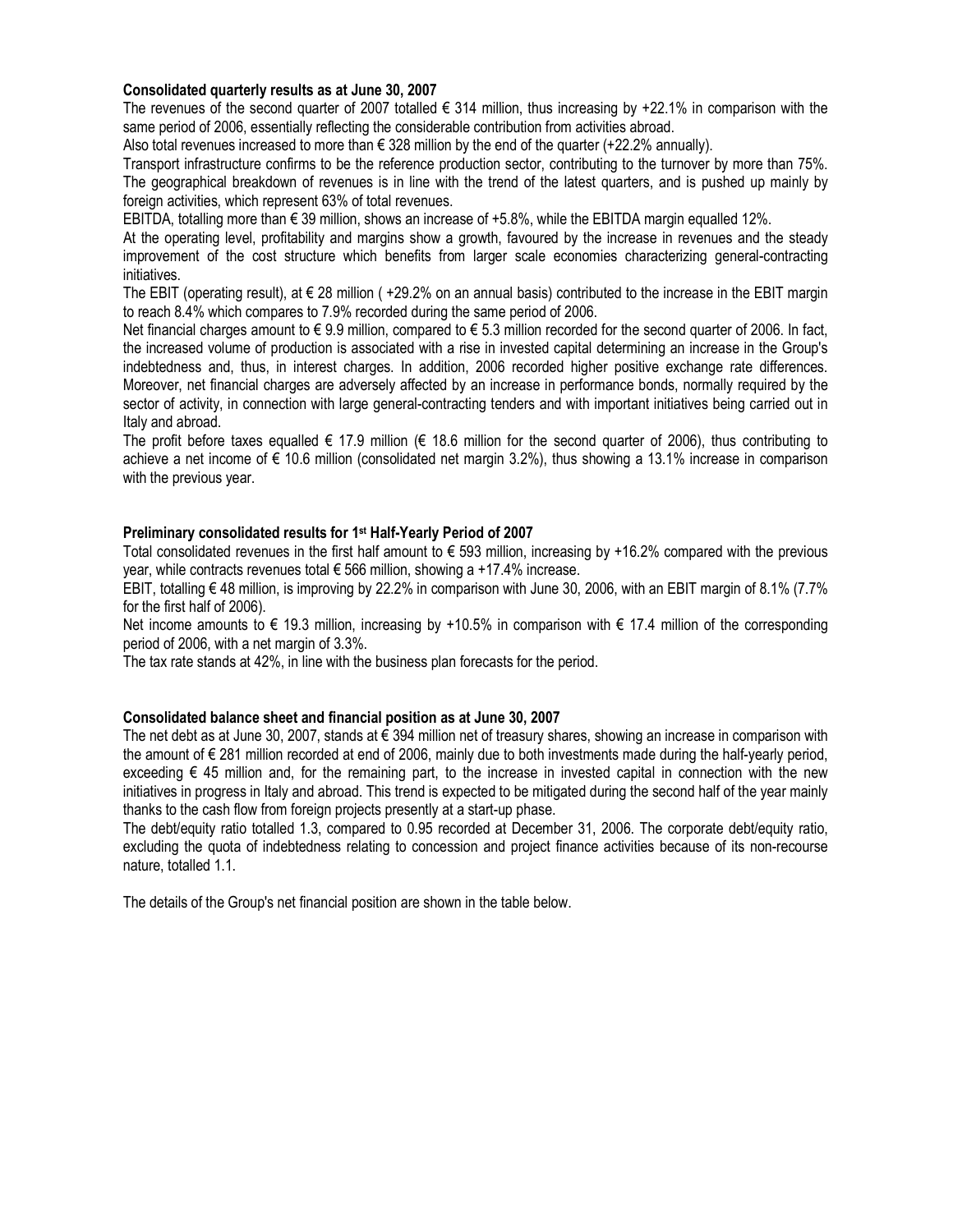| Euro / 000                                         | June 30, 2007 | March 31,<br>2007 | December 31,<br>2006 | June 30, 2006 |
|----------------------------------------------------|---------------|-------------------|----------------------|---------------|
| A Cash and cash equivalents                        | 233,443       | 186,454           | 237,623              | 145,840       |
| B Securities held for trading                      | 21,189        | 14,270            | 18,983               | 25,434        |
| C Availables funds $(A)+(B)$                       | 254,632       | 200,724           | 256,607              | 171,274       |
| D Current receivables from financial institutions  | 9,767         | 28,517            | 21,978               | 61,841        |
| E Current bank payables                            | (290, 574)    | (187, 309)        | (210,095)            | (248, 311)    |
| F. Current share of non-current indebtedness       | (955)         | (965)             | (1,958)              | (5,539)       |
| G Other current payables                           | (1,933)       | (1,838)           | (12, 139)            | (7, 857)      |
| H Current financial indebtedness $(E)+(F)+(G)$     | (293, 462)    | (190, 112)        | (224, 192)           | (261, 707)    |
| I Net current financial indebtedness $(H)+(C)+(D)$ | (29,064)      | 39,130            | 54,393               | (28, 592)     |
| J Non-current bank payables                        | (339, 189)    | (340, 139)        | (313, 997)           | (278, 757)    |
| K Other non-current payables                       | (28, 771)     | (33, 822)         | (25, 202)            | (21, 836)     |
| L Non-current financial indebtedness $(J)+(K)$     | (367,959)     | (373,961)         | (339, 199)           | (300, 594)    |
| M Net financial indebtedness $(I)+(L)$             | (397, 023)    | (334, 831)        | (284, 806)           | (329, 186)    |
|                                                    |               |                   |                      |               |
| Own shares                                         | 3,243         | 2,741             | 3,824                | 3,276         |
| <b>Total net financial position</b>                | (393,780)     | (332,090)         | (280, 982)           | (325, 910)    |

#### Orders backlog

The orders backlog as at June 30, 2007 equals  $\epsilon$  7.1 billion. Including the important contracts acquired subsequently to the period of reference, the present orders backlog totals  $\epsilon$  8 billion, of which  $\epsilon$  6.3 billion relating to construction activities and the remaining  $\epsilon$  1.7 billion to concession activities.

Such amount is constituted of increments recorded during the first half amounting to € 668 million, and contracts acquired after June 30, 2007 for a value of € 893 million. In the first case, the changes are basically due to new orders and contractual increments relating to ongoing contracts mainly in the transport infrastructure and civil building sectors in foreign countries (Romania, Venezuela, Arabian Peninsula) and in Italy.

The orders backlog as at June 30, 2007 is constituted as follows: 50% by construction activities in Italy, 26% by construction activities abroad and the remaining 24% by concession contracts.

The sector of transport infrastructure confirms to be the reference and most profitable sector (63%), followed by concessions (24%), civil and industrial building (9%) and power plants (4%).

The following table shows the evolution of the orders backlog, highlighting the contribution from the single areas of activity.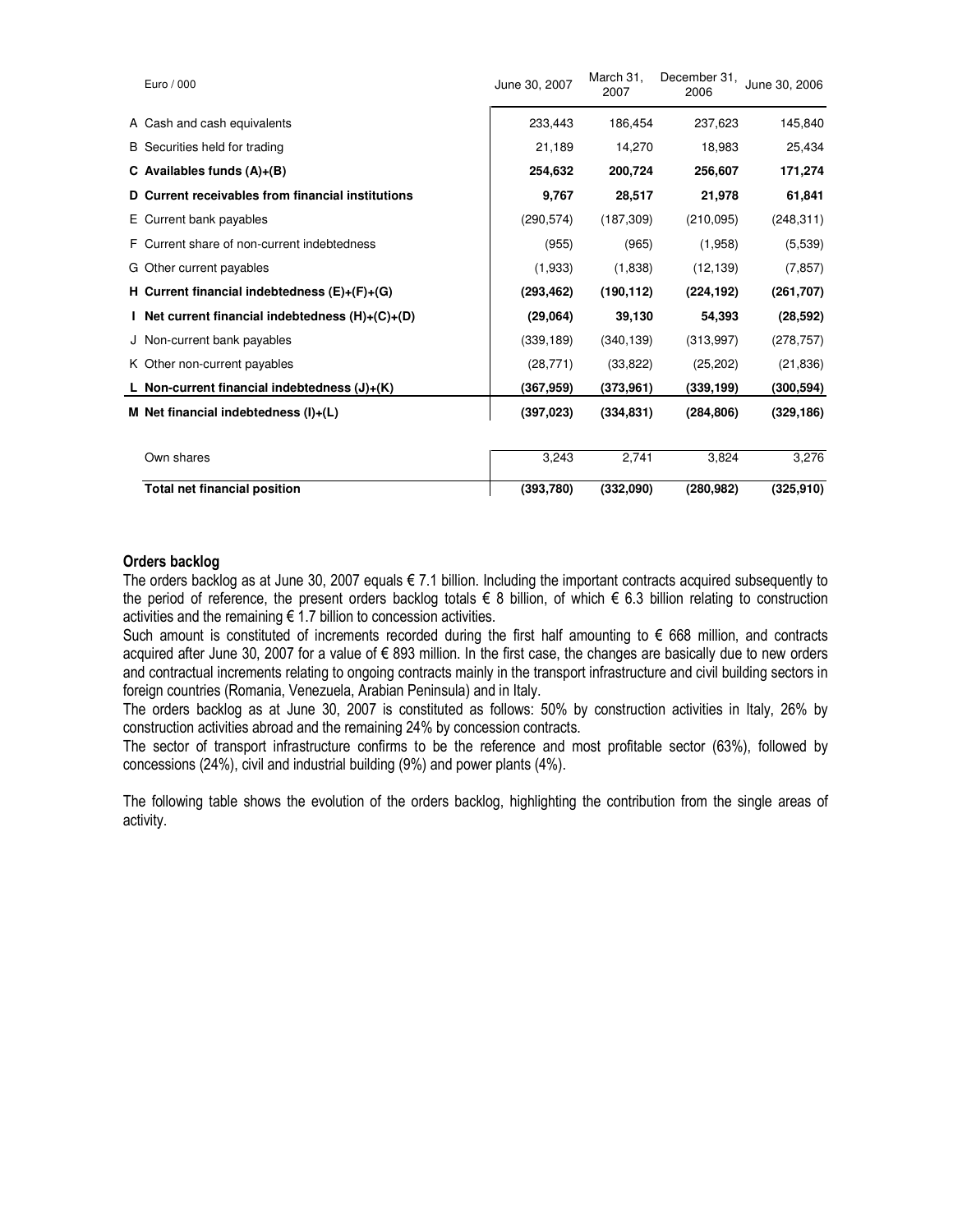| €/mn                                    |                       | 01/01/2007 | <b>Increases</b> | <b>Production</b> | 30/06/2007 |
|-----------------------------------------|-----------------------|------------|------------------|-------------------|------------|
| Transport infrastructures<br>of which:  |                       | 4,355      | 555              | (427)             | 4,483      |
|                                         | Railways and subways  | 3,278      | 378              | (273)             | 3,383      |
|                                         | Roads and highways    | 1,036      | 113              | (149)             | 1,000      |
|                                         | Airports and seaports | 41         | 64               | (5)               | 100        |
| Hydraulic and hydroelectric works       |                       | 325        | $\overline{c}$   | (69)              | 258        |
| Civil and industrial buildings          |                       | 630        | 111              | (70)              | 671        |
| Concessions                             |                       | 1,699      | 0                |                   | 1,699      |
| Order backlog as of June 30, 2007       |                       | 7,009      | 668              | (566)             | 7,111      |
| New acquisition following June 30, 2007 |                       |            | 893              |                   | 893        |
| Pro-forma order backlog                 |                       | 7,009      | 1,561            | (566)             | 8,004      |

#### Events occurred subsequently to period closing

Among the most significant events recorded after June 30, 2007, it is worthy noticing the acquisition of the contract of the new railway line Saida-Moulay Slissen in Algeria for a value of € 616 million, and additional € 162.5 million for railway works to be executed in Bulgaria, witnessing the efficacy of market penetration strategies adopted by the Group at international level.

At national level, it should be underlined that the Municipality of Milan approved the variation to Garibaldi Station relating to the project finance for the construction and operation of the new Line 5 of the underground of Milan being executed by Astaldi, which entailed an adequate increase in the contract value and laid down the technical conditions for a further extension of the line toward the western outskirt of the city.

°°°

As regards the attached model statements, in compliance with CONSOB's most recent provisions, it must be noted that the figures listed have not been subjected to complete auditing and, as regards the reclassified statements, the figures listed are not subject to checks by the auditing firm.

 $000$ 

Listed on the STAR segment of the Italian stock exchange, Astaldi Group has been active for more than 80 years, in Italy and abroad, in designing and constructing large-scale civil engineering works.

The Group operates in the following areas of activity:

- transportation infrastructure (railways, undergrounds, roads, motorways, ports, and airports);
- hydraulic works and power plants (dams, hydroelectric plants, water systems, oil pipelines, gas pipelines, and water treatment plants);
- civil and industrial construction (hospitals, universities, airports, law courts, construction works for electrical and nuclear plants, car parks);
- operation under concession of works such as hospitals, urban transport infrastructure, car parks.

The Group is currently a General Contractor capable of promoting financial aspects and coordinating all resources and skills for the optimal development and management of complex and high-value public works.

For further information:

Astaldi S.p.A. **PMS Corporate Communications** tel. +39 06/41766389 Tel.+39 06/48905000 Alessandra Onorati alianza da anti-analismo de la conservación de la Giancarlo Frè Torelli (Giancarlo Frè Torelli<br>IR and External Relations IR and External Relations a.onorati@astaldi.com - www.astaldi.it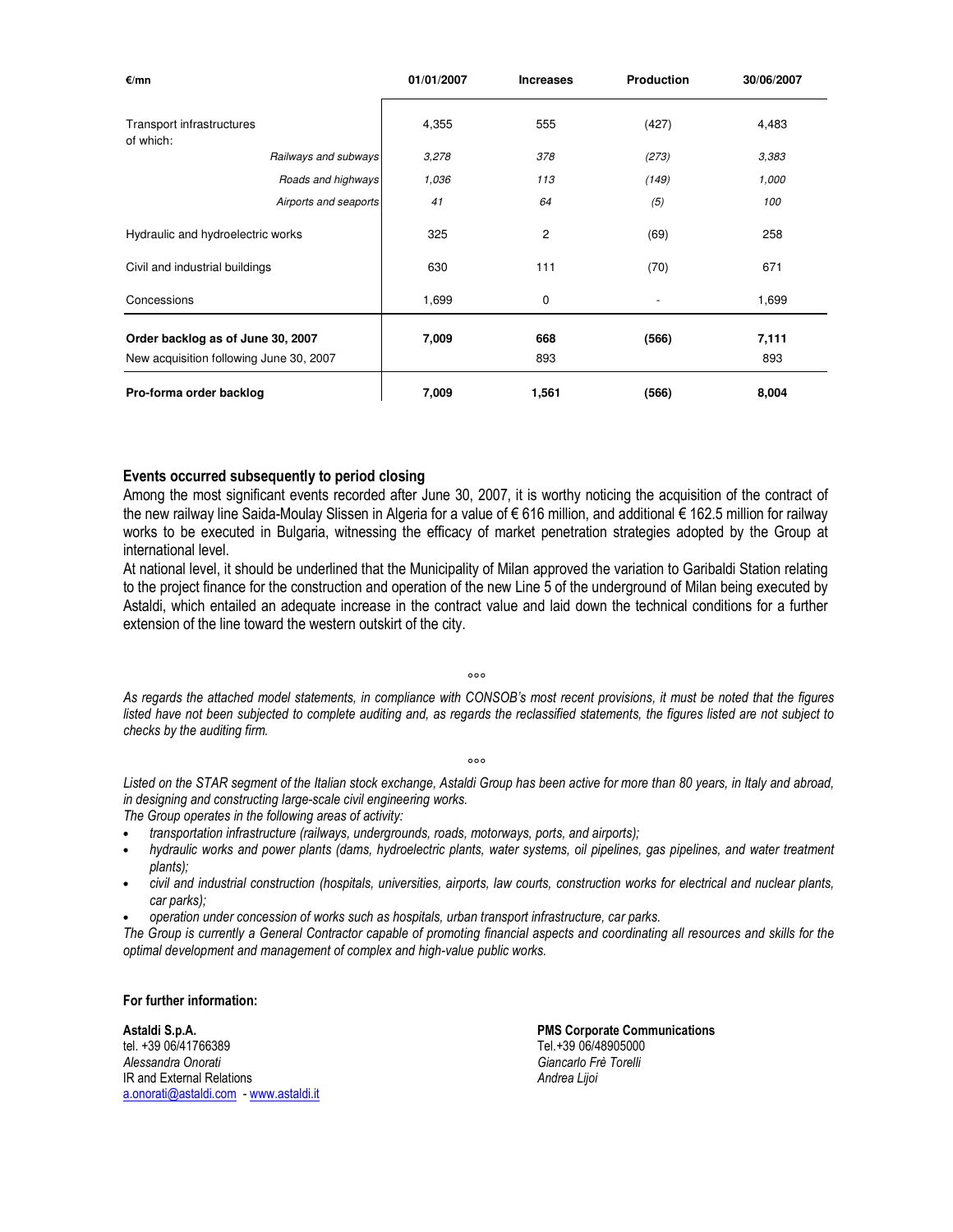### RECLASSIFIED CONSOLIDATED INCOME STATEMENT

| Euro / 000                                               | June 30, 2007 | %          | June 30, 2006 | %          | Q2 2007    | $\%$       | Q2 2006    | %         |
|----------------------------------------------------------|---------------|------------|---------------|------------|------------|------------|------------|-----------|
|                                                          |               |            |               |            |            |            |            |           |
| Revenues                                                 | 565,609       | 95.4%      | 481,764       | 94.4%      | 313,988    | 95.6%      | 257,139    | 95.7%     |
| Other revenue                                            | 27,153        | 4.6%       | 28,465        | 5.6%       | 14,457     | 4.4%       | 11,693     | 4.3%      |
| <b>Total revenues</b>                                    | 592,762       | 100.0%     | 510,229       | 100.0%     | 328,445    | 100.0%     | 268,832    | 100.0%    |
| Costs of production                                      | (421, 107)    | $(71.0\%)$ | (353, 889)    | $(69.4\%)$ | (236, 535) | $(72.0\%)$ | (187, 859) | (69.9%)   |
| <b>Added value</b>                                       | 171,655       | 29.0%      | 156,341       | 30.6%      | 91,910     | 28.0%      | 80,973     | 30.1%     |
| Labor costs                                              | (92,071)      | $(15.5\%)$ | (82, 350)     | $(16.1\%)$ | (47, 329)  | $(14.4\%)$ | (38, 923)  | (14.5%)   |
| Other operating costs                                    | (9, 817)      | (1.7%)     | (10, 540)     | $(2.1\%)$  | (5, 115)   | $(1.6\%)$  | (4, 758)   | (1.8%)    |
| <b>EBITDA</b>                                            | 69,767        | 11.8%      | 63,451        | 12.4%      | 39,466     | 12.0%      | 37,293     | 13.9%     |
| Depreciations and amortizations                          | (16, 534)     | (2.8%)     | (13, 511)     | $(2.6\%)$  | (8,684)    | $(2.6\%)$  | (7, 148)   | (2.7%)    |
| Provisions                                               | (5, 473)      | $(0.9\%)$  | (5,815)       | $(1.1\%)$  | (3,873)    | (1.2%)     | (3, 754)   | $(1.4\%)$ |
| Write-downs                                              |               | 0.0%       | (5,300)       | $(1.0\%)$  | 503        | 0.2%       | (5,300)    | $(2.0\%)$ |
| (Capitalization of internal costs)                       | 270           | 0.0%       | 494           | 0.1%       | 203        | 0.1%       | 279        | 0.1%      |
| <b>EBIT</b>                                              | 48,031        | 8.1%       | 39,319        | 7.7%       | 27,616     | 8.4%       | 21,370     | 7.9%      |
| Net interest charges                                     | (16, 746)     | $(2.8\%)$  | (9,266)       | (1.8%)     | (9, 871)   | $(3.0\%)$  | (5, 280)   | $(2.0\%)$ |
| Impact of measurement of investments under equity method | 1,292         | 0.2%       | 1,468         | 0.3%       | 163        | 0.0%       | 2,532      | 0.9%      |
| Profit before taxes                                      | 32,577        | 5.5%       | 31,521        | 6.2%       | 17,908     | 5.5%       | 18,621     | 6.9%      |
| Taxes                                                    | (13, 705)     | (2.3%)     | (13, 349)     | (2.6%)     | (7, 543)   | (2.3%)     | (8,061)    | $(3.0\%)$ |
| Net income                                               | 18,872        | 3.2%       | 18,171        | 3.6%       | 10,365     | 3.2%       | 10,560     | 3.9%      |
| Minorities                                               | 432           | 0.1%       | (705)         | $(0.1\%)$  | 206        | 0.1%       | (1, 214)   | $(0.5\%)$ |
| Group net income                                         | 19,304        | 3.3%       | 17,467        | 3.4%       | 10,571     | 3.2%       | 9,346      | 3.5%      |